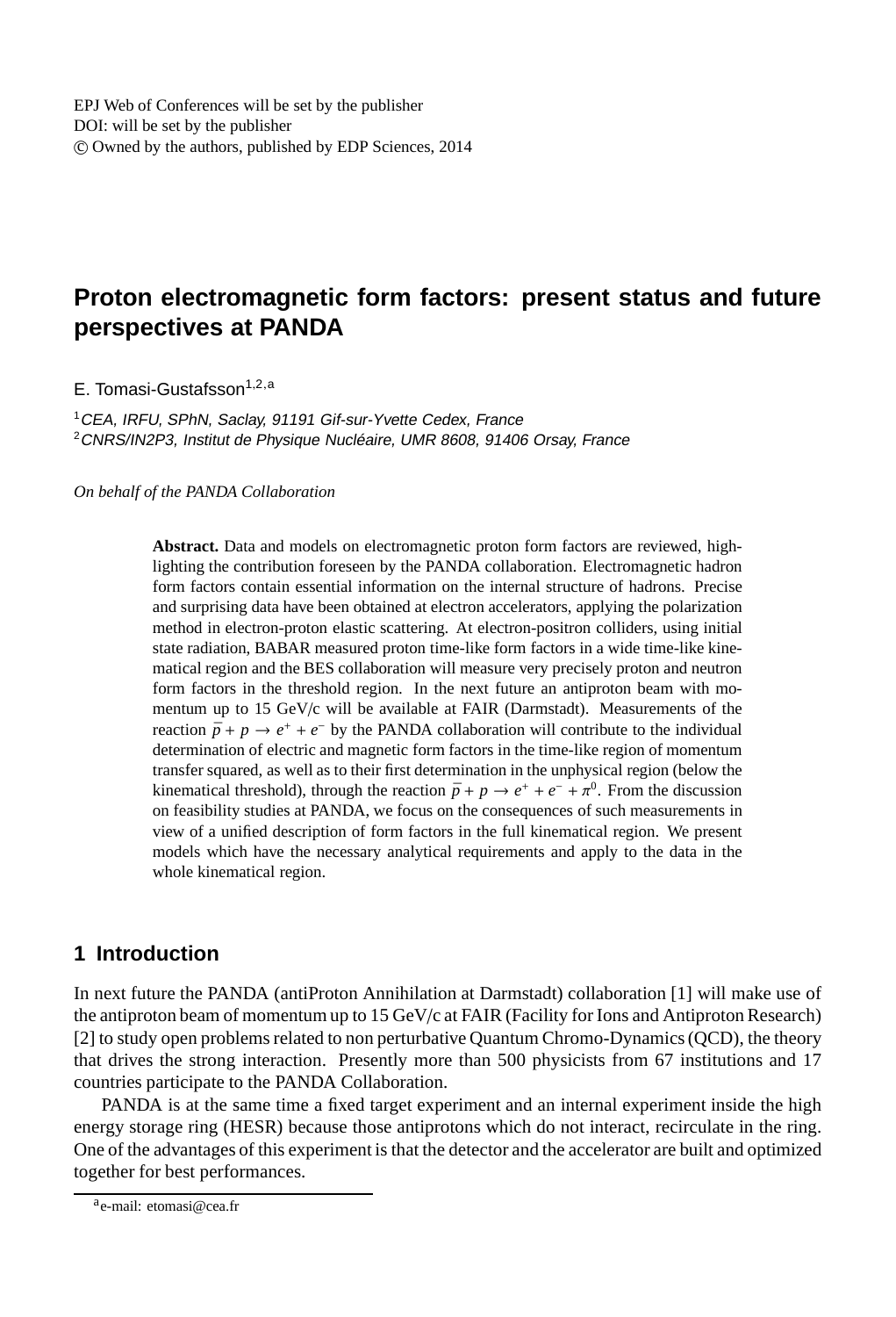The kinematical domain which will be covered by PANDA is often called the transition or intermediate energy domain and the field of research 'hadron physics", as in this energy range one can explore the internal structure of the hadron.

Hadron physics is usually classified in three major fields: hadron spectroscopy, hadron structure and interaction of hadrons. The PANDA experiment will make advances in all these fields, through  $\bar{p}p$  and  $\bar{p}A$  reactions, using antiproton beams with center of mass energy between 2.2 and 5.5 GeV.

The kinematical region covered by PANDA is especially well suited for charmonium and open charm spectroscopy. Antiproton-proton annihilation will create a gluon-rich environment. The high resolution will be crucial for the search and the understanding of the properties of gluonic excitations, as glueball and hybrids. PANDA will reach the threshold for charm baryon production, and open the study for open charm associated production: a large sample of  $D\bar{D}$  pairs will be produced.

Here we focus on the annihilation of  $\bar{p}p$  into an electron pair through a virtual photon of momentum squared  $q^2 = s$  (*s* is the total energy squared) which gives access to the hadron electromagnetic vertex  $\gamma^* \bar{p} p$  (which is equivalent to  $\gamma^* \bar{p} p$ , assuming charge invariance of the strong and electromagnetic interactions). In this case,  $q^2 > 0$ , and this reaction (as well as the time reverse  $e^+ + e^- \to \bar{p} + p$ ) gives access to the time-like (TL) region of momentum transfer squared. These annihilation reactions are related through crossing symmetry to electron proton (*ep*) elastic scattering, which scans the region of space-like (SL) momenta ( $q^2 = -Q^2 < 0$ ).

## **2 Proton form factors: experimental status**

An overview of selected data and models on proton form factors (FFs) is given in Fig. 1. Below we give a description of the experiments and the models, following the  $q^2$  axis, highlighting the physics content of the different kinematical regions.



**Figure 1.** World data on proton FFs as a function of  $q^2$ . SL region:  $G_M$  data (blue circles),  $G_E$  data (red triangles) from unpolarized measurements [3] and from polarization measurements (green stars) [4]. The solid, green (black) line is the model prediction of Ref. [6] for  $G_E(G_M)$ . TL region:  $|G_E| = |G_M|$  world data for  $q^2 > 4M_p^2$  and model prediction (black, solid line) for *G<sup>M</sup>* from Ref. [6] (dipole function). The orange, dash-dotted line is the prediction from [7].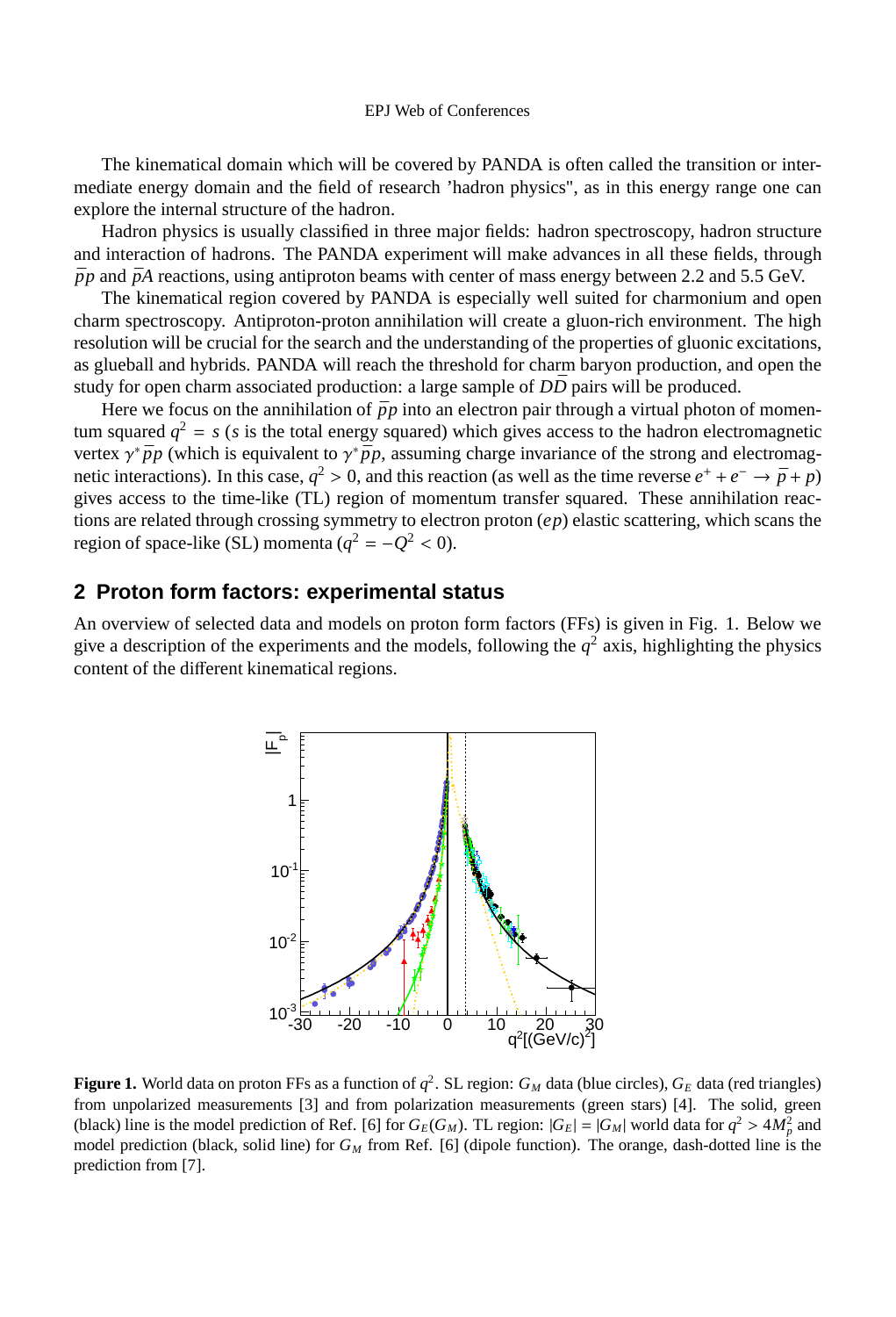3rd International Conference on New Frontiers in Physics

## **2.1 The space-like region:**  $q^2 \leq 0$ **.**

Traditionally *ep* elastic scattering is considered as the preferred way to investigate the internal structure of the proton.

An elegant formalism was built on the assumption that the electron-hadron interaction occurs through the exchange of a virtual photon of four-momentum *q*.

In this case, the cross section for electron hadron elastic interaction has a characteristic dependence on cot<sup>2</sup>  $\theta$  ( $\theta$  is the electron scattering angle). This is a consequence of the one-photon exchange mechanism and it is based on the  $J^P = 1^{-1}$  nature of the virtual photon.

The electromagnetic vertex  $\gamma^* h h$  (*h* is any hadron) is defined by two structure functions, which, in turn, are expressed in terms of  $(2S + 1)$  FFs, *S* being the hadron spin, assuming parity and timeinvariance. FFs are analytical functions of only one variable,  $q^2$ . Protons (and neutrons) have two FFs, electric  $G_E$ , and magnetic  $G_M$ , which are normalized at  $q^2 = 0$  to the static values of the charge  $G_E(0) = 1$  and of the magnetic moment,  $G_M(0) = \mu_p$ .

The particular angular dependence of the differential *eN*-cross section is at the basis of the method to determine both nucleon electromagnetic FFs, defining a *reduced* cross section  $\sigma_{\text{red}}$ , which is linear in the variable  $\varepsilon = [1 + 2(1 + \tau) \tan^2(\theta_e/2)]^{-1}$  ( $\theta_e$  is the electron scattering angle in the laboratory system)

$$
\sigma_{\text{red}}(\theta_e, Q^2) = \left[1 + 2\frac{E}{M}\sin^2(\theta_e/2)\right] \frac{4E^2\sin^4(\theta_e/2)}{\alpha^2\cos^2(\theta_e/2)} \times (1 + \tau)\varepsilon \frac{d\sigma}{d\Omega} = \tau G_M^2 + \varepsilon G_E^2, \tag{1}
$$

where *E* is the beam energy,  $\tau = Q^2/M^2$ , and *M* is the proton mass. The measurement of the differential cross section at fixed  $Q^2$ , for different angles allows to extract the electric and magnetic FFs as the slope and the intercept, respectively, of this linear distribution. This is called the Rosenbluth method [9]. One can see that

- the backward  $eN$ -scattering ( $\theta_e = \pi$ ,  $\varepsilon = 0$ ) is determined by the magnetic FF only. The slope for  $\sigma_{\text{red}}(\varepsilon)$  is sensitive to  $G_E^2$ .
- the contribution of the magnetic term is weighted by the factor  $\tau$  which increases as  $Q^2$  increases.
- the (unpolarized) cross section contains FFs squared, being insensitive to their sign.

Since the pioneering experiments of Hofstadter [10] several measurements of the unpolarized cross section for  $ep$  elastic scattering have been performed, the determination of  $G_E$  becoming imprecise as  $Q^2$  increases for the reasons given above. Moreover, radiative corrections, which depend on  $\varepsilon$  and  $Q^2$ too, become larger with  $Q^2$ , reaching up to 50%. They have been generally applied at first order ( $\alpha^3$ ) in the electromagnetic fine constant  $\alpha$ .

From unpolarized cross section measurements the determination of  $G_E$  and  $G_M$  has been done up to  $Q^2 \approx 8.8 \text{ GeV}^2$  [3] and  $G_M$  has been extracted up to  $Q^2 \approx 31 \text{ GeV}^2$  [11] under the assumption that the electric FFs vanishes ( $G_E = 0$ ) or that it equals the magnetic FF,  $G_M$ , scaled by the proton magnetic moment  $G_E = G_M/\mu_p$ . In Fig. 2 the magnetic moment is divided by the dipole function:  $G_D = [1 - Q^2 / O.71]^{-2}$ .

Polarization phenomena were studied and developed by the Kharkov school since the mid of last century. In Refs. [12, 13] it was first pointed out that the polarized cross section contains the interference of the amplitudes, giving access to the sign of FFs and being more sensitive to a small *G<sup>E</sup>* contribution.

The polarization method, which requires a longitudinally polarized electron beam and the measurement of the polarization of the scattered proton, could only recently be applied, due to the availability of high intensity, highly polarized electron beams, and proton polarimetry in the GeV range. It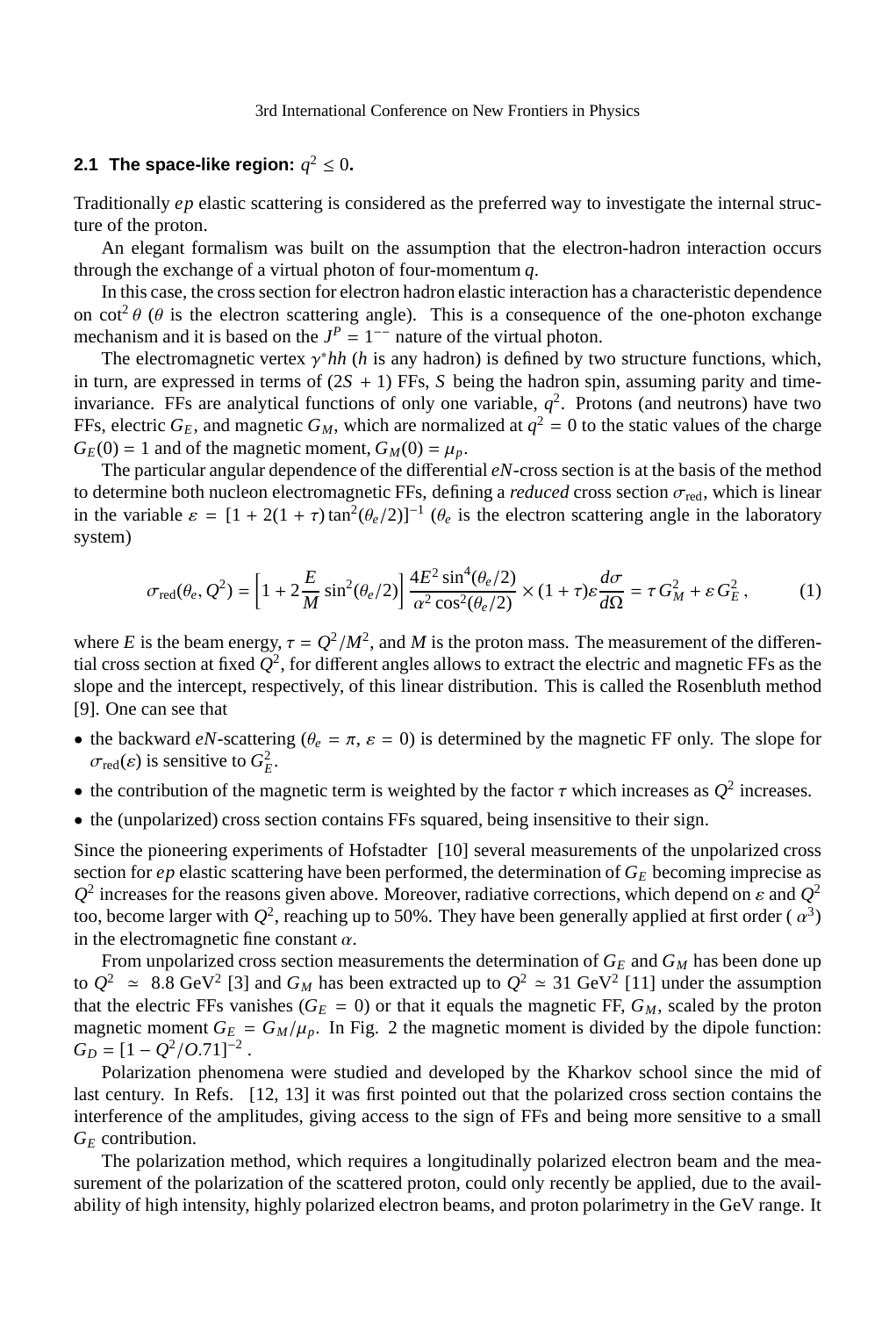was used in particular by the JLab GEp collaboration in a series of experiments, measuring precisely the ratio of the electric to magnetic FFs up to  $Q^2 = 8.9$  GeV<sup>2</sup> [4] which is directly related to the ratio of the transverse over longitudinal polarization in the scattering plane of the recoil proton.

The measurement of the FFs ratio gave very precise results, as it was expected, because, at first order, the beam helicity as well as the analyzing power of the proton polarimeter cancel, reducing the systematic errors. But the experiment showed also a surprising behavior: a monotone decreasing of the FFs ratio when  $Q^2$  increases. An extrapolation of this tendency at large  $Q^2$  may lead to the ratio passing through zero and even becoming negative. As *G<sup>M</sup>* is supposed to be well known from the unpolarized cross section (as the magnetic term dominates at large  $Q^2$ ), the present understanding is that  $G_M$  follows a dipole ( $Q^{-4}$ ) behavior and that the electric FF follows a steeper decreasing (Fig. 3).

The present situation is that unpolarized experiments give a FFs ratio consistent with unity (with a larger error as  $Q^2$  increases) whereas polarized experiments deviates from unity as  $Q^2$  increases.



**Figure 2.** World data on  $G_M/\mu_p G_D$  as a function of  $Q^2$ .



**Figure 3.** Ratio  $\mu_p G_E/G_M$  from polarization data (empty symbols) and from selected unpolarized cross section data (solid symbols)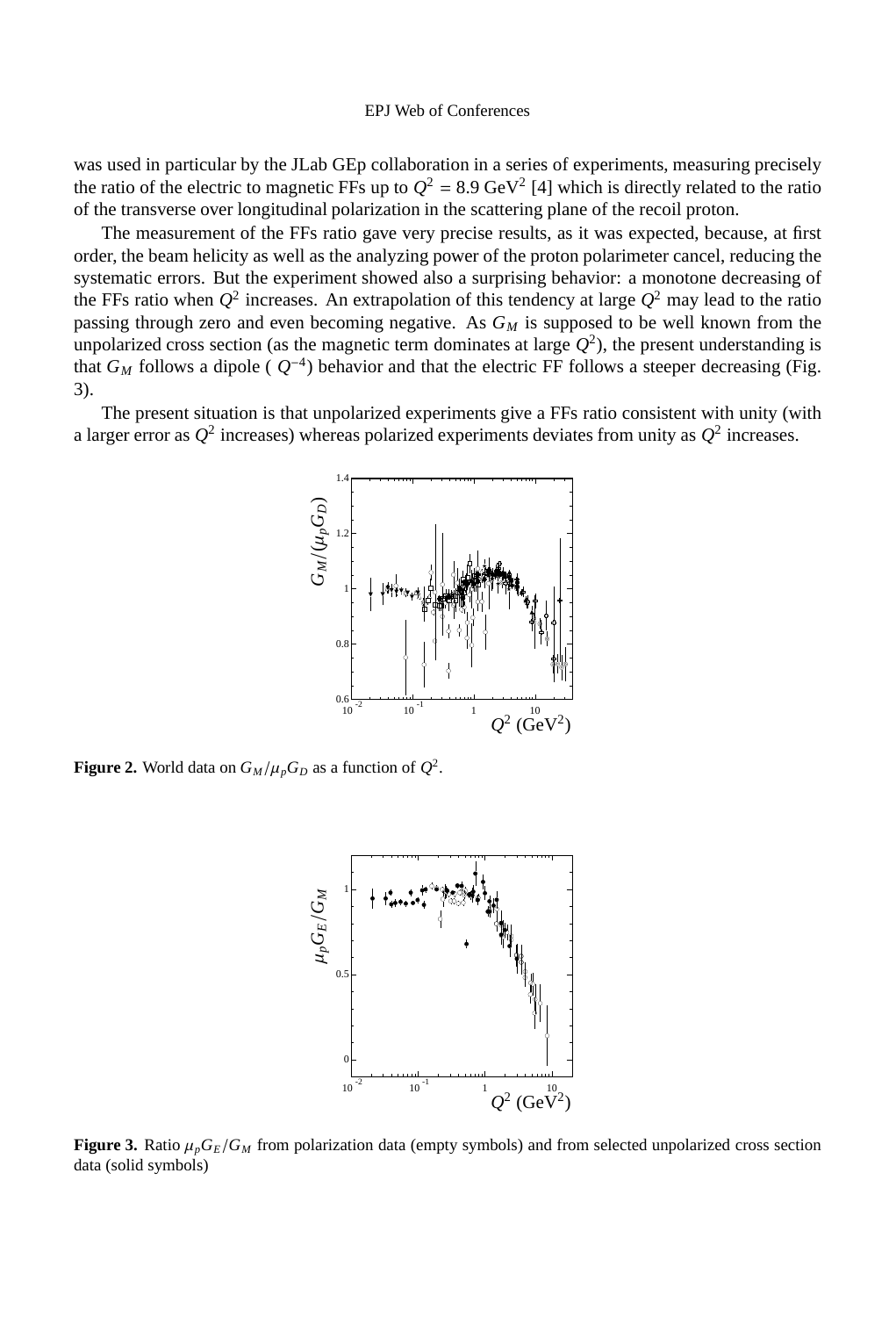3rd International Conference on New Frontiers in Physics

The reason has likely to be attributed to the contribution of high order radiative corrections (for a recent discussion see Ref. [5]). Note that unpolarized data, selected in experiments where radiative corrections did not exceed 20%, also show a deviation of the ratio from unity (Fig. 3).

It is expected that data on individual FFs in TL region will help to clarify this issue.

## 2.2 The low  $Q^2$  region

The precision on the measurement of FFs in the low  $q^2$  region is important at least in two respects:

- the determination of axial and strange FFs relies on the precise knowledge of the electromagnetic FFs;
- the root mean squared charge radius is related to the derivative of the FF at  $Q^2 = 0$ :

$$
\langle r_c^2 \rangle = -6 \left. \frac{d G_E(Q^2)}{d Q^2} \right|_{Q^2 = 0} . \tag{2}
$$

The problem of the proton size has been recently object of large interest due to experiments on muonic hydrogen by laser spectroscopy measurement of the ν*p*(2S-2P) transition frequency [14]. The result on the proton charge radius obtained in this experiment is one order of magnitude more precise and smaller by seven standard deviation compared to the best value previously assumed  $r_c = 0.8768(69)$ fm (CODATA). This determination was based on hydrogen spectroscopy, which is more precise than, but compatible with, electron proton elastic scattering at small values of the four momentum transfer squared. Such discrepancy stimulated theoretical and experimental efforts, in particular precise measurements of  $ep$  elastic scattering, at low  $Q^2$  [15] and new experiments with muon beams [16]. Experiments are quite difficult, because, being strongly dependent on the slope of the FFs at  $q^2 = 0$ where they are constrained by the static value, they require measurements of the cross section at very small transferred momenta, which are in principle impossible to obtain with infinite precision. Hence, the usual procedure to determine such radius consists in fitting the low-*Q* <sup>2</sup> data and taking the analytic derivative at  $q^2 = 0$  of the fit function. It is interesting to notice that the mean square radius is proportional to the logarithmic derivative of the corresponding FF in the origin and hence do not depend on the normalization.

## **3** The time-like region:  $q^2 \ge 4M^2$

The positive  $q^2$  region, above the kinematical threshold  $q^2 = 4M^2$  can be accessed through the annihilation reaction  $\bar{p} + p \rightarrow e^+ + e^-$  into a virtual photon which decays into a lepton pair. Electromagnetic proton FFs can be measured through a precise measurement of the angular distribution of one of the outgoing leptons. The expression of the differential cross section for  $\bar{p} + p \rightarrow e^+ + e^-$  is [17]

$$
\frac{d\sigma}{d\cos\theta} = \frac{\pi\alpha^2}{2\beta q^2} \left[ (1 + \cos^2\theta)|G_M|^2 + \frac{1}{\tau}\sin^2\theta|G_E|^2 \right]; \ \beta = \sqrt{1 - \frac{4M^2}{q^2}}.\tag{3}
$$

FFs are complex in TL region, and their moduli enter in this expression. As in the SL region, no interference appears, and the magnetic term is enhanced by the factor  $\tau$  at large  $q^2$ . The characteristic cos<sup>2</sup>  $\theta$  dependence ( $\theta$  is the CMS angle of the outgoing lepton) is a signature of the one-photon exchange mechanism<sup>1</sup>.

<sup>&</sup>lt;sup>1</sup>The even dependence on  $\cos \theta$  in TL region corresponds to the linearity in  $\cot^2 \theta_e$  in SL region, as it can be shown using crossing symmetry [18].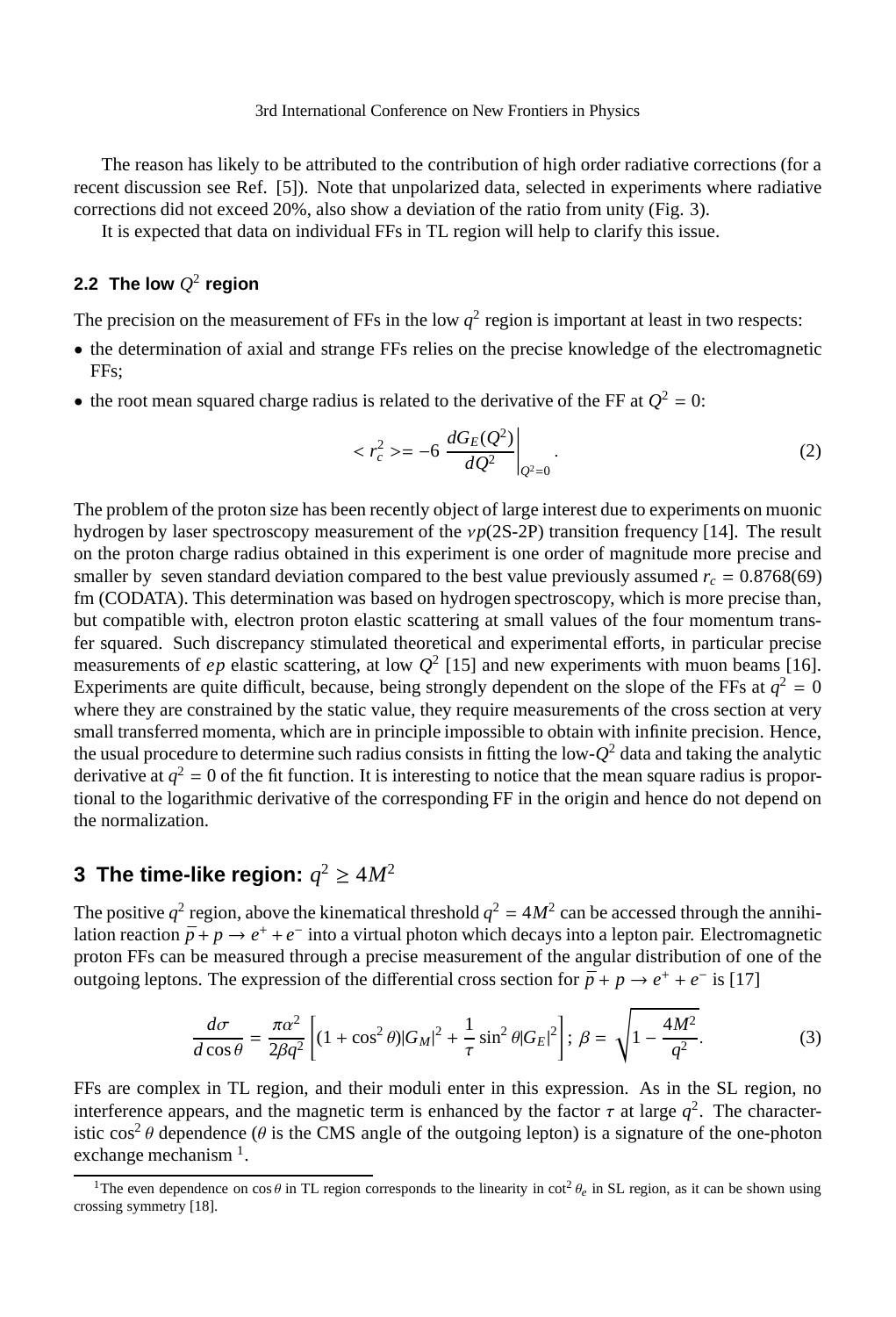The time reverse reaction  $e^+ + e^- \rightarrow \bar{p} + p$  brings the same physical information. In order to scan a large region of  $q^2$ , the process  $e^+ + e^- \rightarrow \bar{p} + p + \gamma$  can be used when the emitted photon is hard. When the electron remains on shell after the photon emission, the cross section can be factorized in a radiator function (a term which depends on the energy and the angle of the hard photon) and in the cross section for the process of interest  $e^+ + e^- \rightarrow \bar{p} + p$  (initial state radiation, ISR).

The individual determination of FFs in the TL region has not yet been done due to the limitation in the intensity of antiproton beams or the luminosity of  $e^+e^-$  colliders which did not allow a precise and complete measurement of the angular distribution of the outgoing leptons.

The results are often given in terms of an effective FF derived from the total (or integrated) cross section under the assumption  $G_E = G_M = G_{\text{eff}}$ :

$$
G_{\text{eff}} = \sqrt{\frac{|G_E|^2 + 2\tau |G_M|^2}{1 + 2\tau}}.
$$
\n(4)

or the equivalent form corrected by the angular range, if limited.

At the moment the best data are the ones achieved by BaBar [21, 22] see Fig. 4. For the complete set of references the reader is referred to [23]. The data on |*G*eff| show several structures, superimposed to a general trend which follows the dipole behavior.



**Figure 4.** World data of the effective proton FF,  $G_{\text{eff}}(q^2)$ , as a function of the momentum transfer squared, in the low (left) and high (right) momentum transfer regions. The data from Babar, are shown as open circles Refs. [21] and triangles [22].

#### **3.1 The threshold region**

The threshold region is particularly intriguing. Several experiments have been performed, in the near threshold region, with increasing precision. A flat behavior is observed near threshold.

At threshold it is expected that only the S-wave plays a role, and  $|G_F^p|$  $|E(P_A | H_p^2)| = |G_p^p|$  $_{M}^{p}(4M_{p}^{2})$ |. It has been observed that the presence of the Coulomb factor, plays a specific role compensating the phase-space relative velocity. The extrapolation of the experimental cross section up to the threshold gives:

$$
\sigma(e^+e^- \to \overline{p}p)(4M^2) = (0.85 \,\text{nb}) \, |G(4M^2)|^2 \,,\tag{5}
$$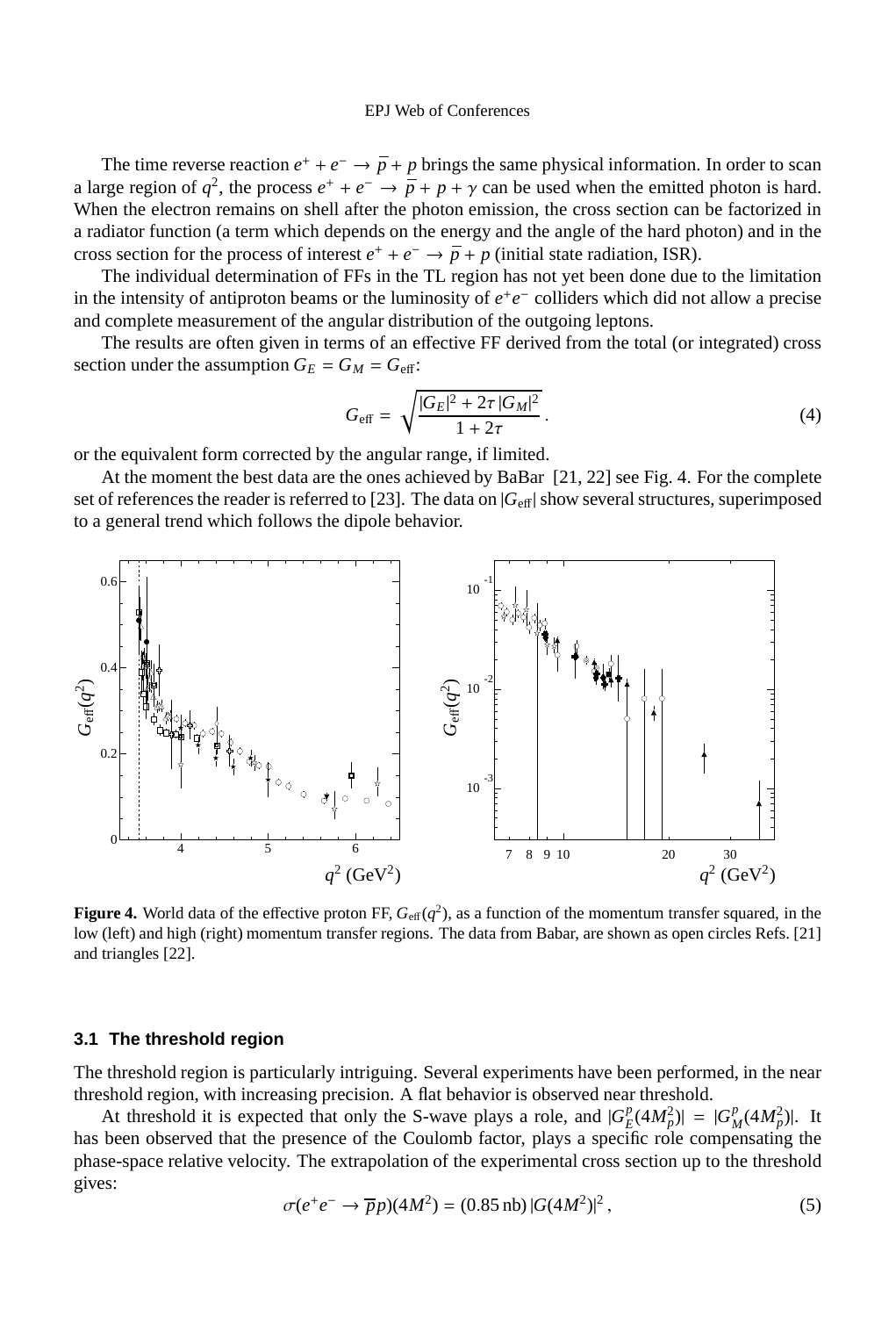where  $G(4M_p^2)$  is the common value of the electric and magnetic FF at threshold. Introducing the experimental value of the cross section, one finds  $G(4M_p^2) = 1$ , like in the case of a pointlike fermion [24].

#### **3.2 The PANDA contribution**

The results presented in this section are referenced in the PhD thesis of Ref. [26] and have to be considered 'PANDA unofficial results". These results are being finalized in a forecoming publication. PANDA will contribute to the field of FFs in the TL region at least in three respects:

- the electric and magnetic FFs will be measured separately for the first time, in a wide kinematical range;
- the cross section measurement will allow the extraction of the effective FF below  $q^2 = 30 \text{ GeV}^2$ ;
- the first measurement below the kinematical threshold will be performed.

With respect to previous experiments with antiproton beams, PANDA will have better luminosity (up to 2 · 10<sup>-32</sup> cm<sup>-</sup>2s<sup>-1</sup>, better beam momentum resolution (up to  $\Delta p/p \sim 10^{-5}$ ), better detector coverage, and better particle identification for  $\pi$ ,  $K$ ,  $e$ ,  $\mu$ ,  $\gamma$   $p$ .

In order to gather all the necessary information from the antiproton-proton collisions, the PANDA detector has to be able to provide precise trajectory reconstruction, energy and momentum determination and has to be very efficient in identifying charged particles as well as photons, in a wide kinematical range, in an environment where the average reaction rate is expected to reach up to 20 MHz.

Of course, PANDA takes advantage of the experience of previously built detectors, but has to afford challenges sometimes comparable or exceeding those of LHC detectors. For example, an electromagnetic (EM) calorimeter, consisting of Lead Tungstate  $PbWO<sub>4</sub>$  crystals, will insure an efficient photon detection from 10 MeV to 10 GeV. A similar type of crystals has been previously used, for example by CMS@CERN. However, the photon detection in a high luminosity environment and within such a large energy range is a specific requirement of PANDA compared to previous experiments and demands new solutions for detectors, electronics, and data acquisition. In particular, a low energy threshold of  $\leq$  3 MeV for an individual detector module requires the maximization of the PbWO<sub>4</sub> light output [19] and the light detection efficiency. The PANDA EMC calorimeter will be operated at a temperature of T=-25  $\degree$  C to take advantage of the increase of the scintillation light by a factor of four. This requires a functional test of all components in a low temperature environment.

The main challenge of the measurement of the reaction  $\bar{p} + p \rightarrow e^+e^-$  is the identification of the lepton pair in a huge hadronic background, in particular the production of a charged pion pair, which is larger than the signal by six orders of magnitude and has very similar kinematics. On the other hand, the kinematical selection helps for the suppression of hadronic channels with more than two particles in final state, and of secondary particles.

The simulation, the reconstruction and the analysis have been fully performed for three values of  $s = q^2 = 5.4$ , 8.2 and 13.9 GeV<sup>2</sup>, using the PANDARoot software for for both channels, lepton and pion pair production. The first step of the analysis is the selection of the best back-to-back pair in the center of mass system. Then, the reconstructed kinematical variables and particle identification probabilities are built and the best cuts, which can suppress the pion background keeping the best efficiency for the signal, are set.

Using the efficiency curve as in Fig. 5, the error on the FF ratio can be extracted. Fig. 6 summarize the present situation. The projections for PANDA according to different models are shown in Fig. 6.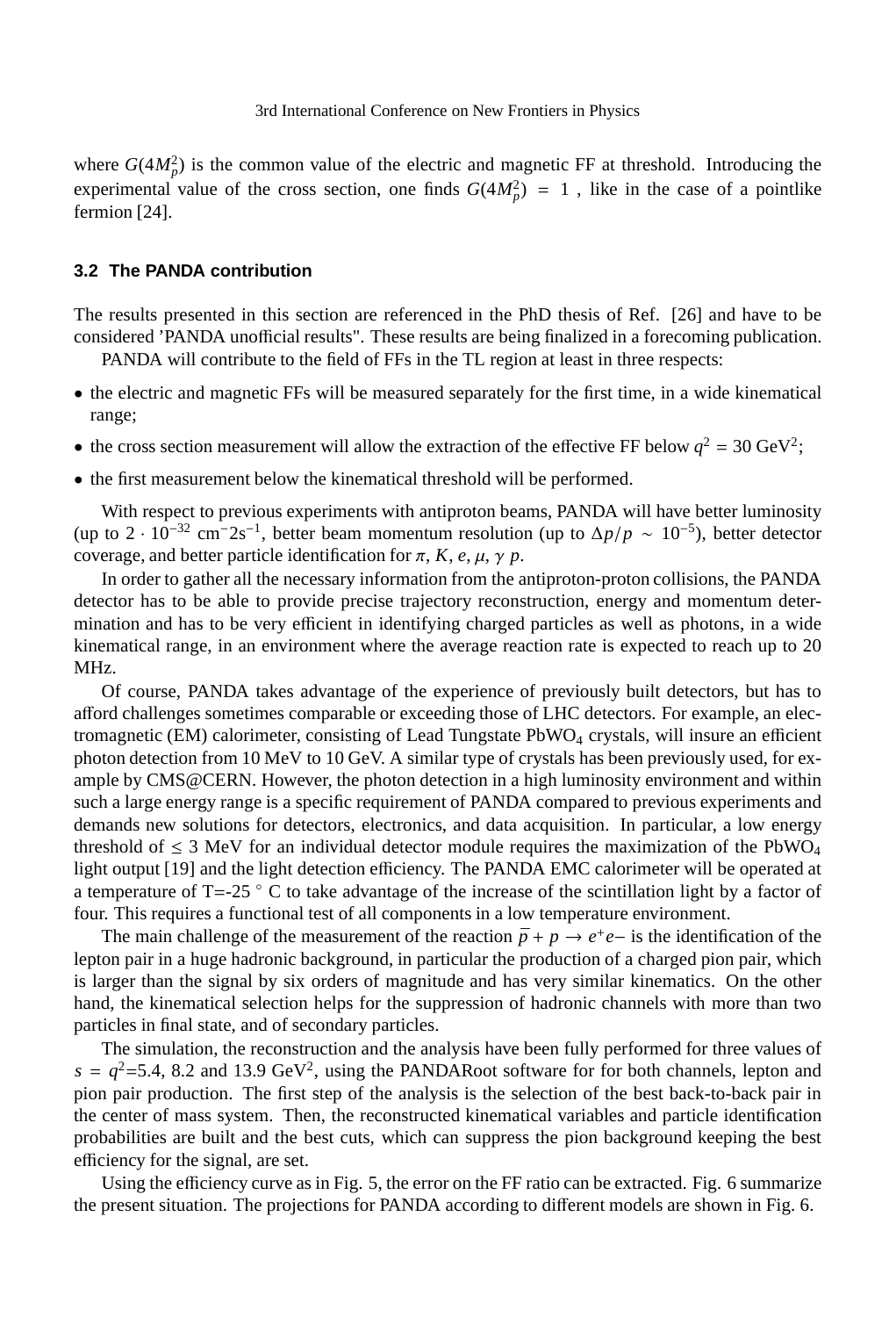The simulated data have been reported along the models, to show the dependence of the estimated (statistical only) error on the value of *R*. The statistical error will certainly allow to discriminate among the predictions available today which are reported on the figure.

Note that the models reproduce qualitatively well the existing data in SL region ( $G_E$  and  $G_M$  for proton and neutron) and  $G_{\text{eff}}$  in TL region, however the predictions for  $G_E$  and hence for the ratio  $G_E/G_M$  as well as for polarization observables are very different [25].

With the luminosity known at a level of a few %, PANDA may first determine  $G_E$  and  $G_M$  separately, for intermediate values of  $q^2$ .



**Figure 5.** Simulated efficiency  $\epsilon$  as function of  $q^2$ , for the PANDA experiment, done at three kinematics  $q^2 = 5.4$ , 8.2 and 13.9 GeV<sup>2</sup> (crosses) from [26]. The solid line is an inter(extra)polation of the points. The dashed line represents the square root of the efficiency, the quantity which enters in the experimental error.

These data, compared to the corresponding information obtained in electron proton elastic scattering experiments, will constitute a stringent test of the asymptotic behavior predicted by QCD and of analytical properties of elastic amplitudes. There is indication that the asymptotic region, where SL and TL values are expected to converge following analyticity, is reached at  $Q^2 \sim 30 \text{ GeV}^2$ . PANDA will investigate more precisely this region.

## **4 The unphysical region:**  $0 \leq q^2 \leq 4M^2$

The detection of a pion accompanying the lepton pair,  $\bar{p} + p \rightarrow e^+ + e^- + \pi^0$  will allow to investigate for the first time the "unphysical region" below the  $\bar{p}p$  kinematical threshold. No data are available yet in this kinematical region where a huge cross section is expected due to resonant structures. The scattering mechanism through the exchange of a (anti)proton of low virtuality gives access to proton(neutron) FFs under the kinematical threshold, the neutral(negative) emitted pion carries the excess of energy. This mechanism was first suggested in Ref. [31] on the time reverse reaction  $\pi^-$  +  $p \to n + e^+ + e^-$ . More recently the cross section was calculated in the kinematical domain relevant to PANDA, Ref. [32], a model independent calculation of all observables was done in terms of FFs in Ref. [33]. More precisely, it was shown in Ref. [32] that the contribution of the *t*-channel can be parameterized in terms of two unknown functions  $F_{1,2}(t, u)$  which depend of both variables *t* and *u* (*t* and *u* are the Mandelstam variables,  $s + t + u = 2M^2$ ) and rapidly decrease in the region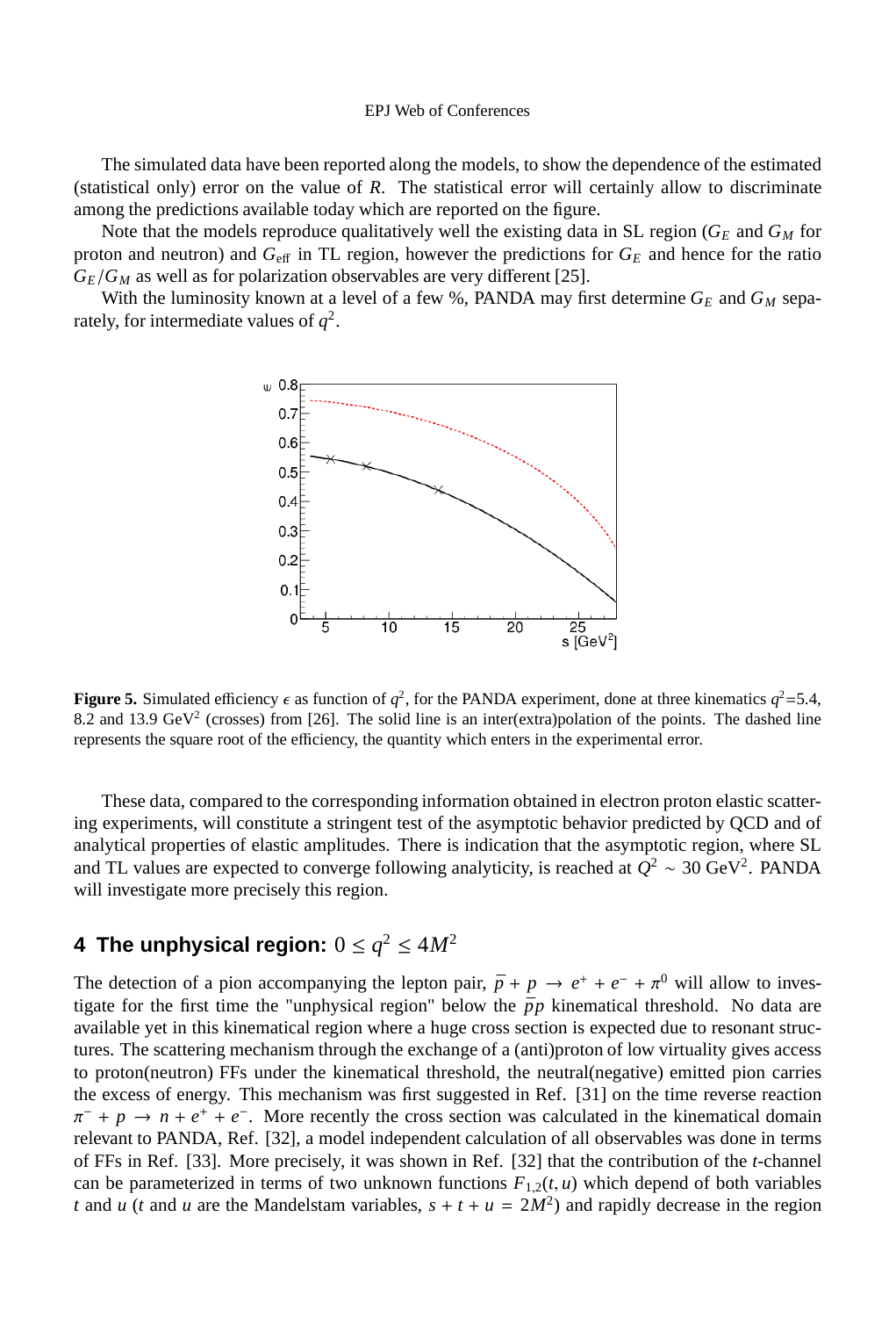3rd International Conference on New Frontiers in Physics



**Figure 6.** Data on FFs ratio [26], data are from: Ref. [21] (empty circles), Ref. [30] (empty squares), Ref. [20] (empty triangles). The simulated data for PANDA (solid circles) have been reported along the prediction of different models for the TL ratio:  $[27, 28]$  ( $R_p = 1$ , solid line),  $[7]$  (dashed line),  $[29]$  (dash-dotted line),  $[6]$ (dotted line).

 $s \sim |t| \sim |u|$  as  $F_{1,2}(t, u) \sim (M^2/s)^n \ll 1$  where  $n > 1$ . Let us note that in the limits  $|t| \ll s$  or  $|u| \ll s$ these quantities do coincide with the electromagnetic FFs of the proton. In these kinematical regions the Regge–factors have to be included into the differential cross section. These factors may strongly suppress the cross section.

In the region  $|t| \sim |u| \sim s \gg M_p^2$  these amplitudes are unknown functions of both kinematical variables. They have the form  $(M_p^2/s)^n \phi(t/s)$ , where the exponent *n* is determined by quark-counting rules and are not related with the Dirac and Pauli FFs of the proton. A similar behavior is expected for the vertex of pion interaction with nucleons. Intermediate states such as nucleonium ( $p\bar{p}$  bound states), vector and scalar mesons (including radially excited meson states) can in principle contribute. It is known that the largest anomalous vertex is  $\rho\omega\pi$ , because it has the largest quark coupling. The interaction of the vector  $\omega$ -meson with the nucleus in the vertex  $\omega pp$  contains information on the strong proton and meson couplings. It can be described in terms of TL proton vector FFs, which have, in principle, complex nature. The vertex  $\omega \to \pi \gamma^*$  can be described either by a phenomenological parametrization, or through a triangle vertex, which is calculable in frame of Nambu-Jona-Lasinio model and relevant also to the transition pion FF. Predictions for angular distributions and cross section can be found in Ref. [34].

The reaction  $\bar{p}p \to e^+e^-\pi^0$  has also been investigated in backward kinematics, with the aim to get information of transition distribution amplitudes in Ref. [35] and in the frame of the Generalized Distributions Amplitudes approach in Ref. [36]. The Regge behavior of the scattering amplitude and the resonant character of the annihilation amplitude were not considered in those papers.

PANDA will be able to investigate this process. As for the reaction  $\bar{p} + p \rightarrow e^+ + e^-$ , hadronic background constitutes an experimental challenge, in particular three pion production, for which no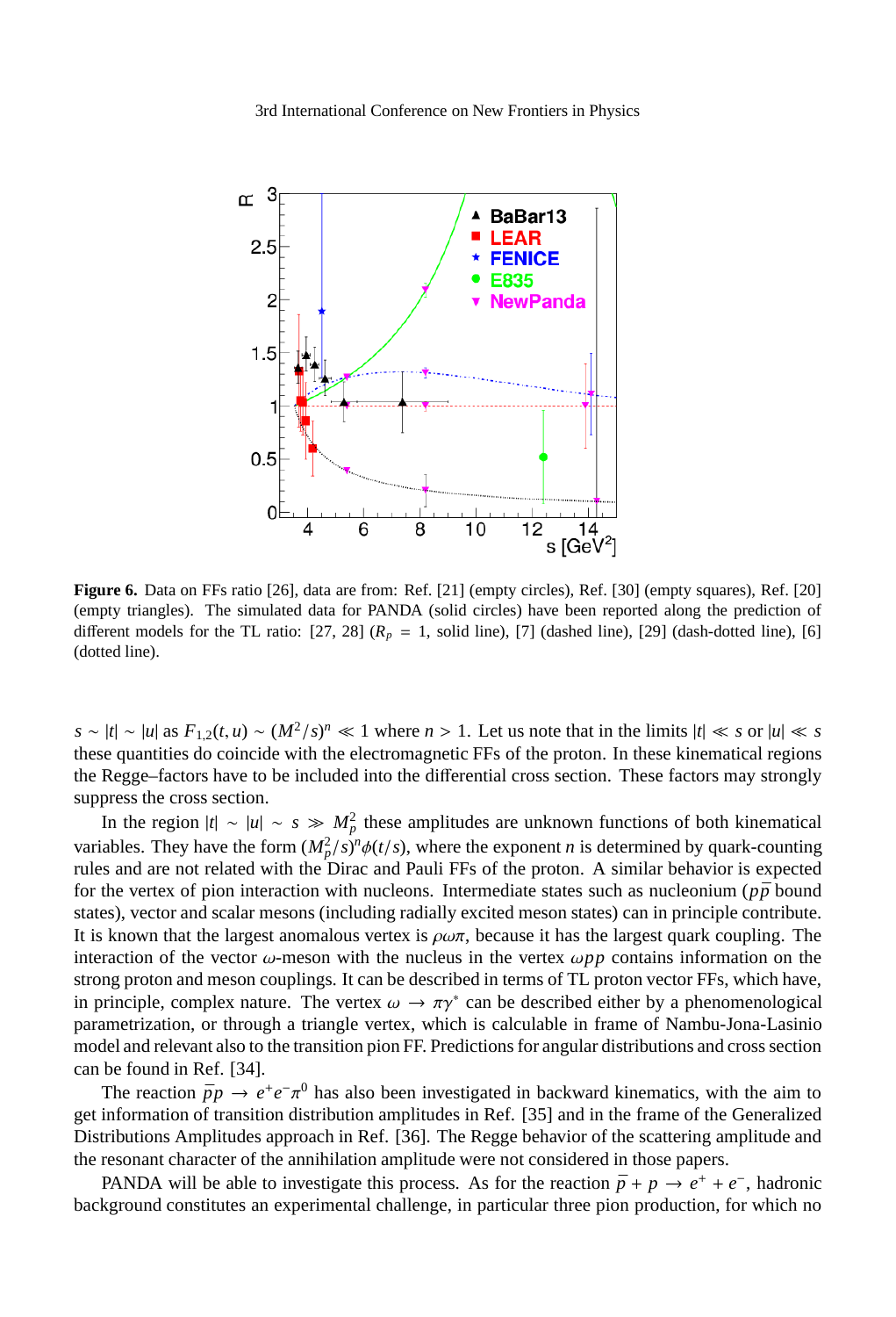reliable model is available in the relevant kinematical range. The data on few pion production will also be collected by PANDA and the information from the data themselves will be used for the background suppression. These contain by themselves interesting information on the reaction mechanism and test QCD predictions.

### **5 Nucleon Models**

The dipole behavior of FFs can be understood in terms of scaling rules predicted by QCD, assuming that the virtual photon transfers the momentum to each constituent quark through one gluon exchange, leaving the proton in its ground state [27, 28]. It can be also understood in the Breit frame or in nonrelativistic approximation, where FFs are Fourier transform of the charge and magnetic distributions. The dipole form would correspond to an exponential distribution of these distributions.

Since the data based on the Akhiezer-Rekalo method appeared, a number of theoretical papers appeared. Most of the nucleon models had to be revised to account for the deviation of the ratio from unity. If few models had predicted the FF ratio decreasing (as the soliton model, the di-quark model and in particular the vector dominance model of Refs. [7, 8], not all these models reproduced well all four nucleon FFs, electric and magnetic, for proton and neutron. Moreover, the description of light nuclei as Deuteron or Helium, relies on the description of the constituent nucleons, and the remaining corrections (such as relativistic corrections, meson exchange currents, isobar contributions..) have been often adjusted to reproduce the data.

Dispersion relations (DR) represent a powerful theoretical tool which exploits the analytic properties of form s. FFs are defined for real values of  $q^2$ , but they can be analytically continued into the  $q^2$ -complex plane, apart from a cut along positive  $q^2$  (4 $m_\pi^2$ ,  $\infty$ ). They are bounded functions for all finite values of  $q^2$ . The complex poles, representing the resonant contributions, must lie in the so-called unphysical sheets, in the secondary Riemann planes, otherwise they would spoil the analyticity.

They provide almost model-independent results and parametrizations that, mainly due to the analytic treatment, are naturally valid in all kinematical regions and, in principle, in the whole complex plane. They are strongly constrained by the data. This constitutes also a limitation because only relative phases are experimentally observable. Moreover, as the integration in the DR is performed all over the infinite cut, not all TL  $q^2$  are experimentally accessible, in particular in the unphysical region, where the main contributions from intermediate states is expected.

Recently a model was suggested to interpret nucleon electromagnetic FFs both in space and TL regions [6]. It assumes that in the *ep* collision or in the  $e^+ + e^- \leftrightarrow \bar{p} + p$  annihilation a large quantity of energy (mass) and momentum is concentrated in a small volume creating a strong gluonic field, i.e., a gluonic condensate of clusters with a randomly oriented chromo-magnetic field. This condition generates an effect similar to the screening of a charge in plasma. Applied to the scalar part of the field, it explains the additional suppression of the electric FF, and leaves unchanged the predictions from quark counting rules for the magnetic FF.

Similarly, in TL region, above the physical threshold,  $q^2 \ge 4M_p^2$ , the vacuum state created at the collision, transfers all the energy to a S-wave state with total spin 1, consisting in at least six massless valence quarks, a set of gluons and a sea of current  $q\bar{q}$  quarks, with total energy  $q_0 > 2M_p$ , and total angular momentum equals to unity. The quarks as partons have no structure ( $|G_E| = |G_M| = 1$ ), which may explain the point-like behavior of FFs at threshold and is consistent with observation. Then, the current quarks (antiquarks) absorb gluons and transform into constituent quarks (antiquarks). For the same reasons as in SL region, also in TL region an additional suppression of the electric FF is expected.

This model has one free parameter, in principle calculable, and it is expected to apply starting from moderate values of the momentum transfer. It gives a good description of FFs in the whole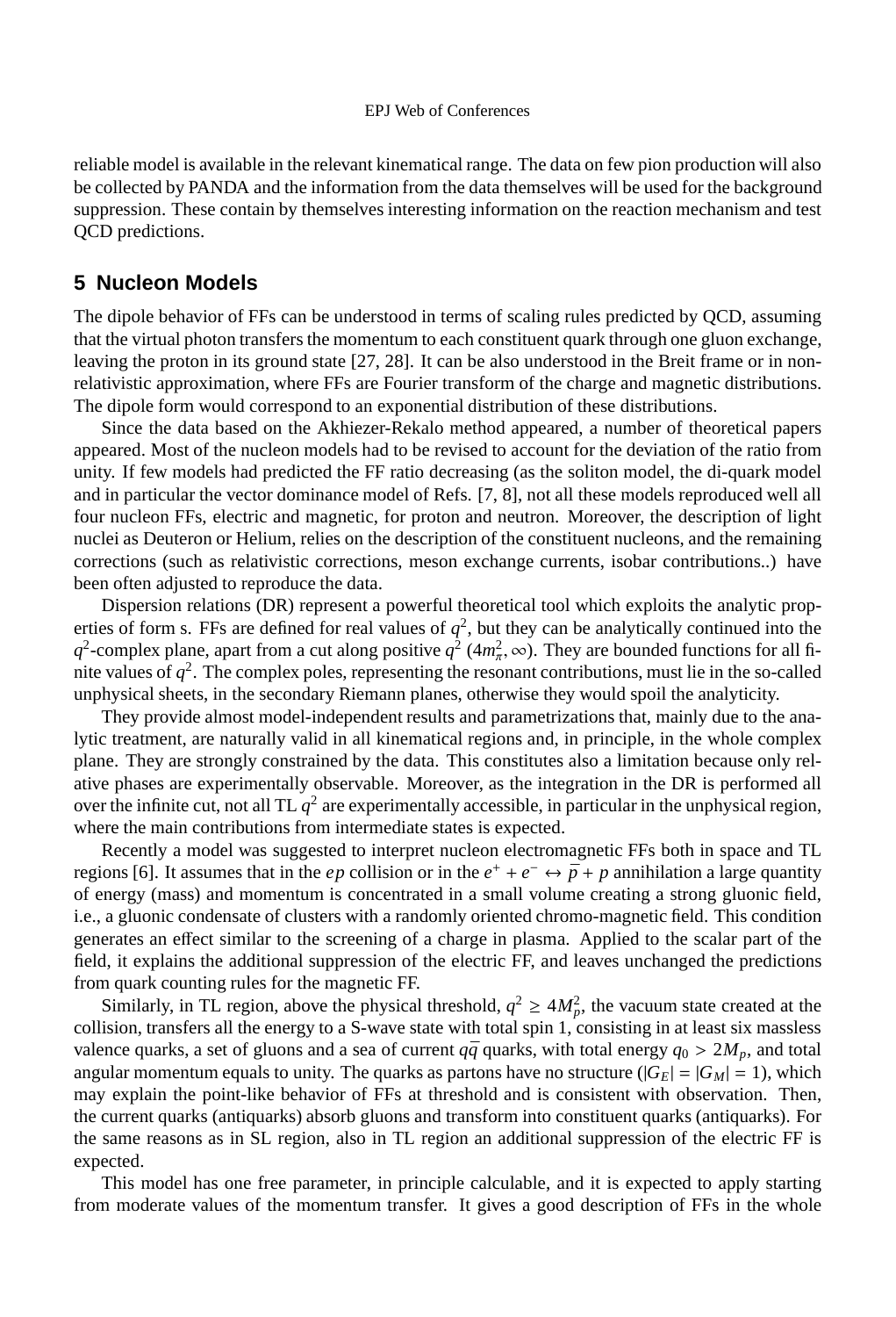kinematical range. The results are illustrated in Fig. 1, compared to the data and to the model of Ref. [7].

## **6 Future perspectives and Conclusions**

The field of FFs is very active, experimentally and theoretically. Advances are expected in the next future.

Polarization played a major role in SL region, allowing a precise information on the electric FF. If available at antiproton facilities, it would also bring unique information in TL region. A high energy polarized antiproton beam was obtained from the parity violating decay of  $\overline{\Lambda}^0$  hyperons at the Tevatron. Although the intensity was limited to 10<sup>5</sup> antiprotons per second, physics experiments were carried on. Let us stress that in TL region single spin polarization observables determine the phase of FFs, which is a very sensitive quantity to be compared to the nucleon models.

PANDA is expected to give essential contribution to FFs in the TL region, concerning the individual measurement of the electric and magnetic FFs in the intermediate  $Q^2$  region, the annihilation cross section into a lepton pair at large values of momentum transfer squared, and unique information in the unphysical region.

The threshold region will be further investigated, at electron-positron facilities, by BESIII at BEPCII, CMD3 and SND at VEPP2000, using the ISR method, and/or a detail scan of the threshold region. Moreover neutron TL FFs will also be measured and compared to the four existing points measured at FENICE. Note that these points are twice larger than the proton TL FF at the same  $q^2$ value.

In SL region MAMI at Mainz will continue the programme of precise FFs measurements at low  $Q<sup>2</sup>$ . At JLab, after the energy upgrade at 11 GeV, experimental programs on all four nucleon FFs with the high quality (polarized) electron beams are planned. The data will cover a wider kinematical domain with increased precision.

Approaches as the soliton models, constituent quark model, conformal field theories have been recently applied to the TL region. Other phenomenological concepts have been developed during the recent years and applied to FF data: quark-hadron duality, generalized parton distributions..

DR are a powerful tool to connect the real and imaginary part of FFs, considered analytical functions. An important step will be reached when data in the unphysical region will serve as input to these models.

The theoretical effort will be focused on a global understanding of annihilation and scattering reactions in order to have a coherent picture of the nucleon for all values of momentum transfer square.

### **7 Acknowledgments**

The review of FFs is largely based on the collection of data and on the work of Ref. [23] realized with S. Pacetti and R. Baldini, who are warmly acknowledged for interesting discussions and close collaboration. Thanks are due to D. Marchand for careful reading of the manuscript.

## **References**

[1] The PANDA Experiment website, URL: http://www-panda.gsi.de

[2] The new large scale accelerator facility in Europe website, URL: http://www.fair-center.eu

[3] L. Andivahis, et al., Phys.Rev. D **50**, 5491 (1994).